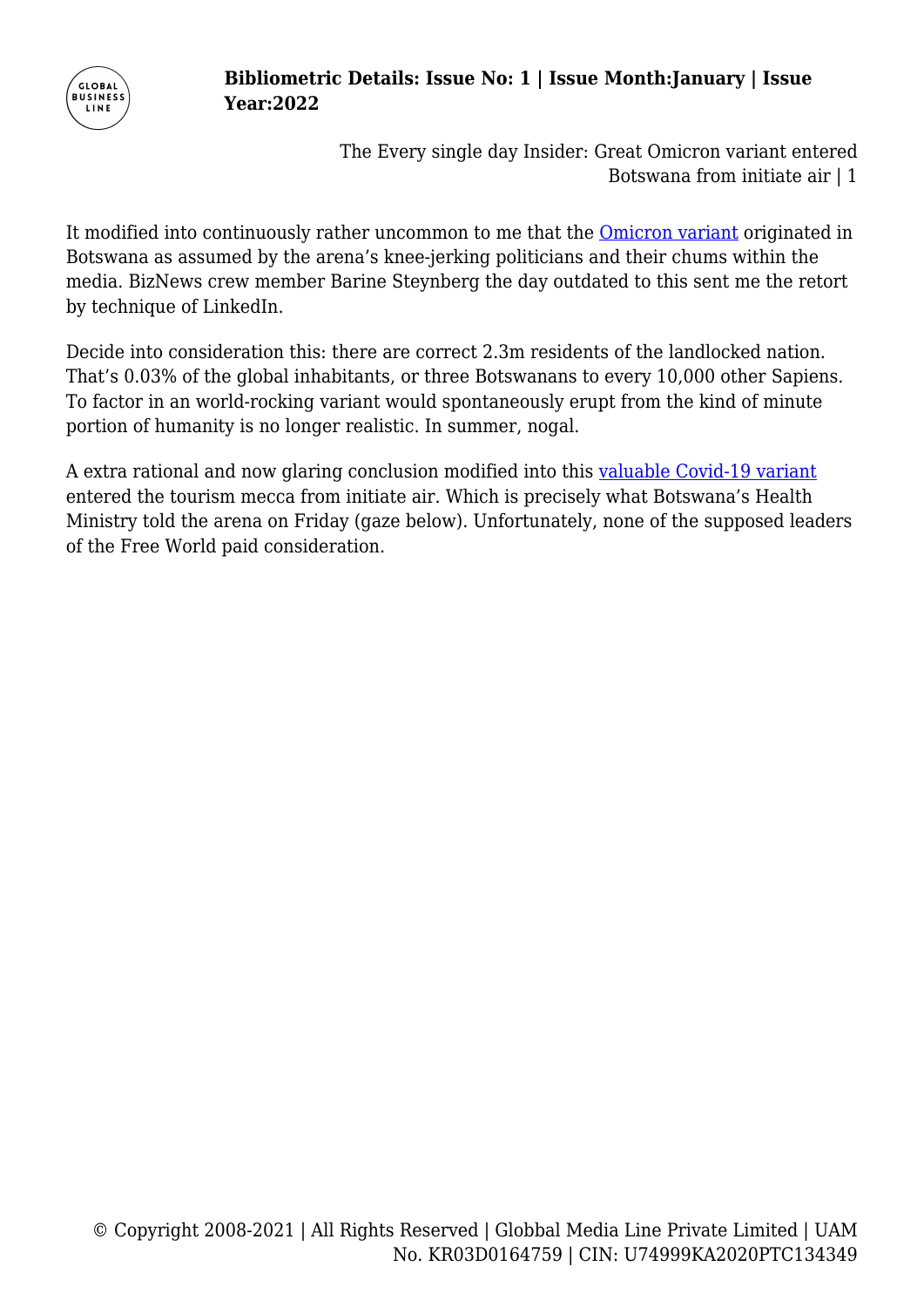

### Bibliometric Details: Issue No: 1 | Issue Month: January | Issue **Year:2022**

The Every single day Insider: Great Omicron variant entered Botswana from initiate air | 2

PRIVATE BAG 0038

**GABORONE** 

**TELEPHONE: 363 2500** FAX: 317 0155 TELEGRAMS: RABONGAKA TELEX: 2818 CARE BD



MHW 1/13/1 (195)

26 November 2021

**MINISTRY OF HEALTH & WELLNESS** 

#### **STATEMENT ON THE NEW COVID-19 VARIANT**

**PRESS RELEASE** 

The Ministry of Health and Wellness wishes to inform members of the public that it is currently investigating certain mutations of the SARS COV-2 virus that was widely reported on social media, including international media, in the last two days. Four cases of the new variant were reported by our local scientists as part of the country's routine genomic surveillance of SARS-COV-2. This variant is called B.1.1.529.



This new virus was detected on four foreign nationals who had entered Botswana on the 7th November 2021, on a diplomatic mission. The quartet tested positive for COVID-19 on the 11<sup>th</sup> November 2021 as they were preparing to return. Further genomic sequencing that was conducted on the samples confirmed the virus as B. 1. 1. 529 on 24 November 2021.

Immediate results of the ongoing investigations show that the new virus has many mutations, some of which have previously been characterised. The ministry is conducting further investigations and sample analysis to gain more knowledge and understanding about the properties and behaviour of this virus. Contrary to speculations and in some cases insinuations by some that the variant was only detected in Botswana, the truth is that the variant has so far been detected in other countries in Africa and beyond.

Although all the four cases have since left the country, contact tracing is ongoing. All contacts who have so far been identified in the country, have no COVID-19 symptoms and have tested negative for COVID-19. As already indicated, more intimate and complex analysis of new COVID-19 positive cases are being conducted to search any trace of this new virus. Since this is a new development, information on the virus is still evolving and no major conclusions can be drawn as yet.

Therefore, the ministry calls upon members of the public not to panic, but remain vigilant and continue adhering to all COVID-19 protocols.

Any further developments regarding this issue will be shared with the public.

Thank you.

Yours faithfully

Dr Christopher Nyanga **For Permanent Secretary** 

Vision: A Healthy Nation by 2023. Values: Botho, Equity, Timeliness, Customer Focus, Teamwork, Accountability



© Copyright 2008-2021 | All Rights Reserved | Globbal Media Line Private Limited | UAM No. KR03D0164759 | CIN: U74999KA2020PTC134349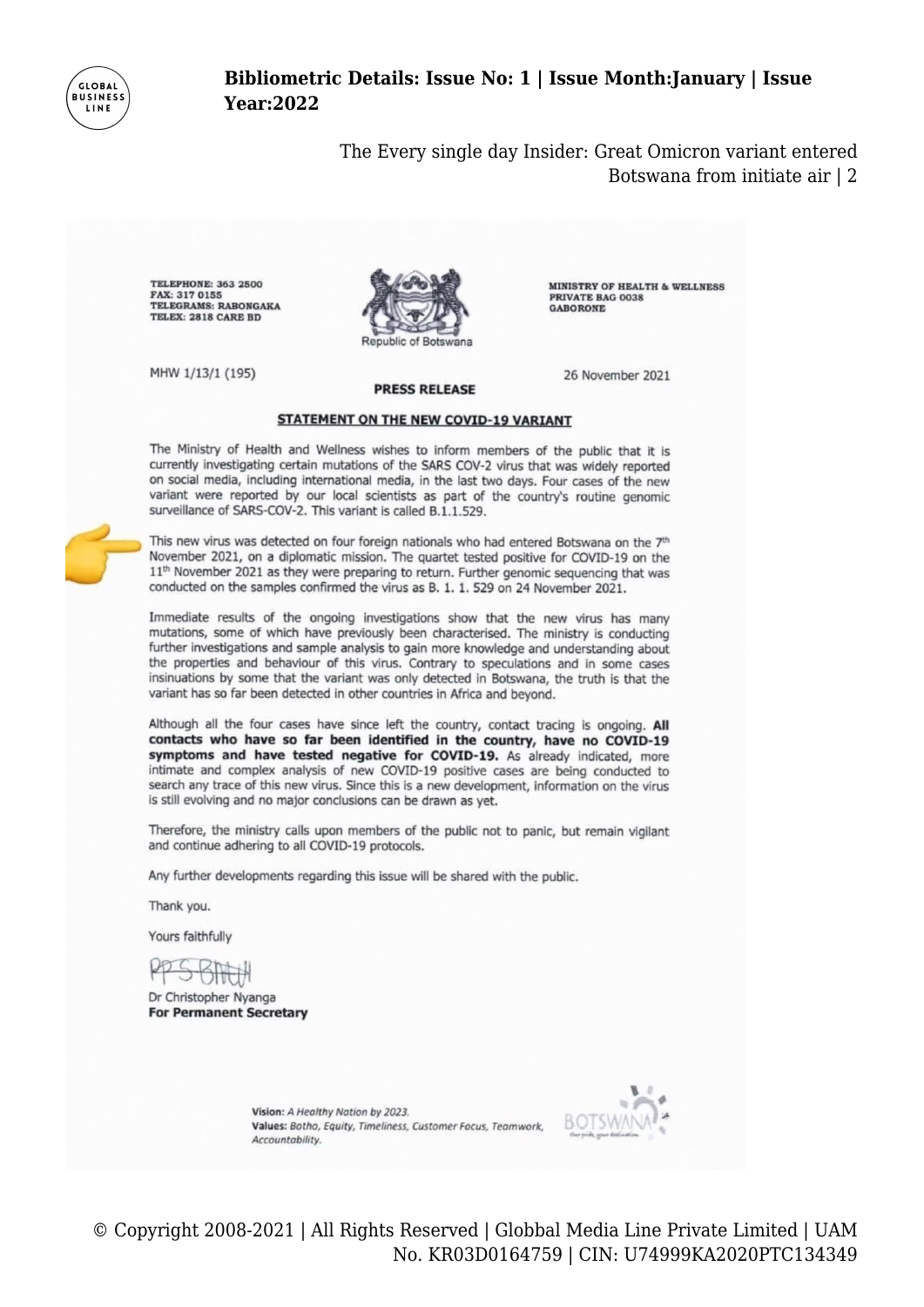

## **Bibliometric Details: Issue No: 1 | Issue Month:January | Issue Year:2022**

The Every single day Insider: Great Omicron variant entered Botswana from initiate air | 3

The true element now is for the knee-jerkers to apologise for his or her immediate response; thank SA scientists for [uncovering the variant;](https://www.bbc.com/news/world-59442129) reopen air hyperlinks to SA; music down the four vacationers to their countries of foundation; and damage flights to those hotspots. Don't preserve your breath…

**To receive the Every single day Insider every weekday at 6am on your inbox [click on](https://www.biznews.com/daily-newsletter) [right here.](https://www.biznews.com/daily-newsletter) You presumably can additionally [register](https://biznews.us5.list-manage.com/subscribe/post?u=1eb94755813093b86cb8f73be&id=398d7b1149) to the weekend's BizNews Digest for a wrap of the final discover express material BizNews has to present, for a unhurried Saturday read.**

(Visited 790 cases, 6 visits this day)

# **Cyril Ramaphosa: The Audio Biography**

Listen to the fable of Cyril Ramaphosa's rise to presidential power, narrated by our very keep in mind Alec Hogg.

**[Bag the Audiobook](https://gum.co/ramaphosa-biography-audio)** 

Narration by Alec Hogg